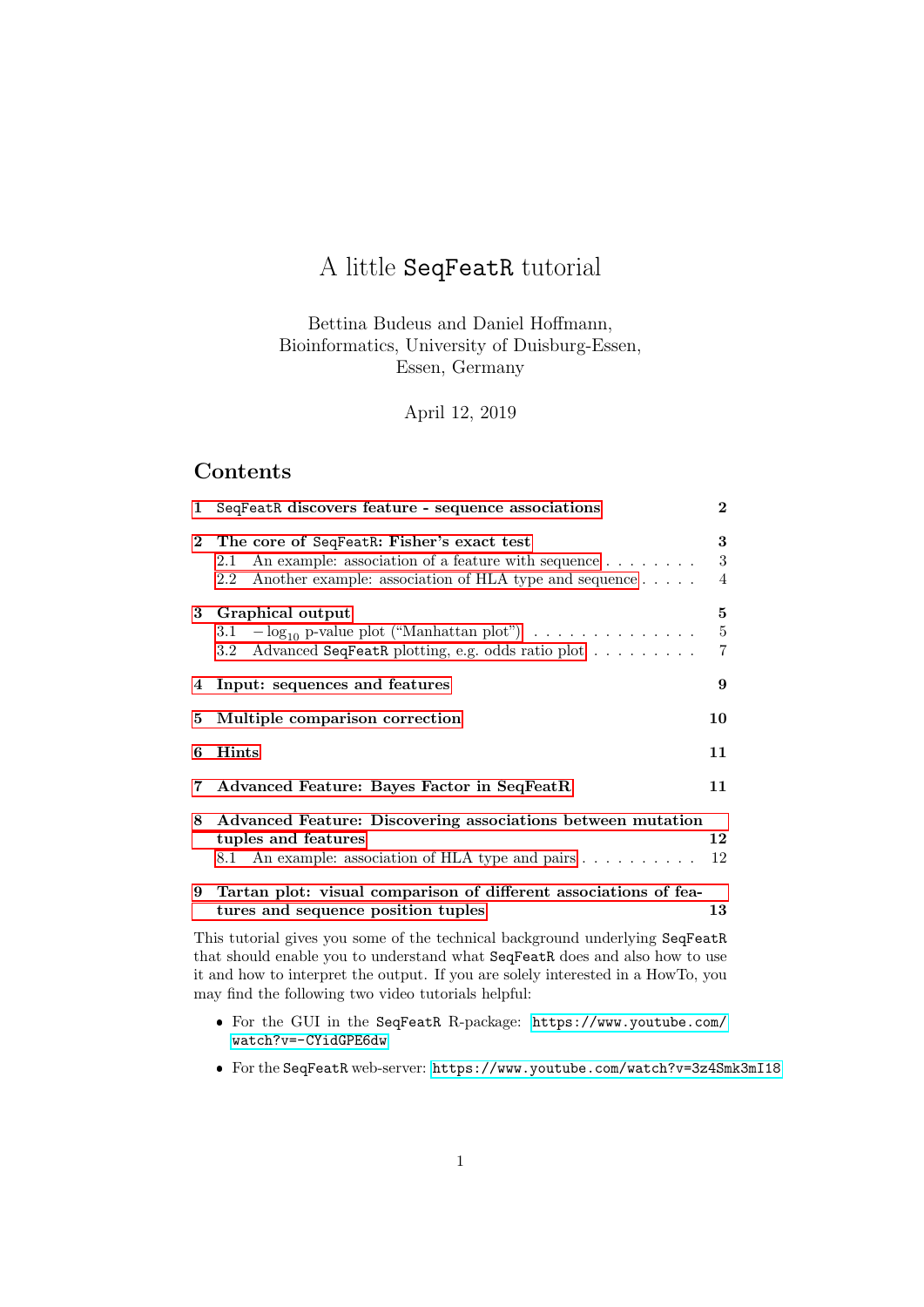# <span id="page-1-0"></span>1 SeqFeatR discovers statistically significant feature - sequence associations

Imagine the following alignment<sup>[1](#page-1-1)</sup> of amino acid sequences in FASTA format, taken from 14 patients that either have a certain feature  $("f")$  or do not have that feature ("n"). The feature may for instance be an HLA type<sup>[2](#page-1-2)</sup>, a genetic disease, etc. In the following FASTA formatted input for SeqFeatR you can see a letter  $(f \text{ or } n)$  indicating feature or not-feature at the end of each comment line:

>P01\_HLA\_A01\_00\_B01\_02;f LPDIQGNENMGYQPSWIFCGMETNGSQCLEEMFHCCWINC >P02\_HLA\_A01\_00\_B01\_02;f MPDWNQKWGNDHLASINLD-WLKTIQQPGIEKHLRFYENW >P03\_HLA\_A01\_02\_B01\_02;f VPDASGKHGIIGMDVTSSMERRHGMVQLPWPAMVWGRPHW >P04\_HLA\_A01\_00\_B01\_02;f MPDVRGVGCARRDCLIVHRFCMPFNNQVYCKVWIVYWTYK >P05\_HLA\_A01\_00\_B01\_02;f QPDTPKITRKEATAIHKCGIHWQTNCQKLSTVHPFHHQVD >P06\_HLA\_A01\_02\_B01\_02;f SWDDFSDFTMVHQWYAQGTLGPYKAMQLKMIFQGVSIMEV >P07\_HLA\_A01\_02\_B01\_02;f IPDEPCYCCVKNKILTVEIGVHHAKSQVRRNIDNIRRKTE >P08\_HLA\_A04\_03\_B04\_03;n HFST-ICPYIWKMYFTWMGQKLVIQKVNGRTPPHCDECNQ >P09\_HLA\_A04\_03\_B04\_03;n SNFT-TTKLRDQHNLYPAGLQEIEHKVDHQILGIYGQIWY >P10\_HLA\_A04\_03\_B04\_03;n ETSTALRTQDQTFMLALRANYMVMLKVLDCISVKLFICWR >P11\_HLA\_A04\_03\_B04\_00;n DSSTMDAECSTLQRFIWWHAHYAWIRVAKKPYCLDCPYAV >P12\_HLA\_A04\_03\_B04\_03;n KKSTLGIARGIQRSHGWYWRQTHCVMVLTPSQHKMGEKSW >P13\_HLA\_A04\_03\_B04\_00;n ICSTELCGCLINWPPMQWIVFAHMDDVNDSQTNTCDMRSQ >P14\_HLA\_A04\_03\_B04\_03;n GPSTNARTMGGQDCAYMTHTLTKHIWVILAFDPIMIVHKP

Can you discover statistically significant associations of the feature with the presence or absence of certain amino acids at certain sequence[3](#page-1-3) positions? It is difficult to spot such associations with the naked eye, but they are there:

<span id="page-1-1"></span><sup>&</sup>lt;sup>1</sup>The "alignment" shown here does not look like a good alignment. Usually, alignments show much more columns where many sequences have the same amino acids, and there may also be gaps, indicated by "-" in some sequences. This bad alignment was chosen for one reason only: it demonstrates that it can be difficult to spot relationships between features and sequence positions.

<span id="page-1-2"></span> $^{2}$ Human leukocyte antigen ([https://en.wikipedia.org/wiki/Human\\_leukocyte\\_antigen](https://en.wikipedia.org/wiki/Human_leukocyte_antigen)), a classification scheme of human immune systems.

<span id="page-1-3"></span><sup>&</sup>lt;sup>3</sup>Strictly, we are not dealing with *sequence* positions but with *sequence alignment* positions.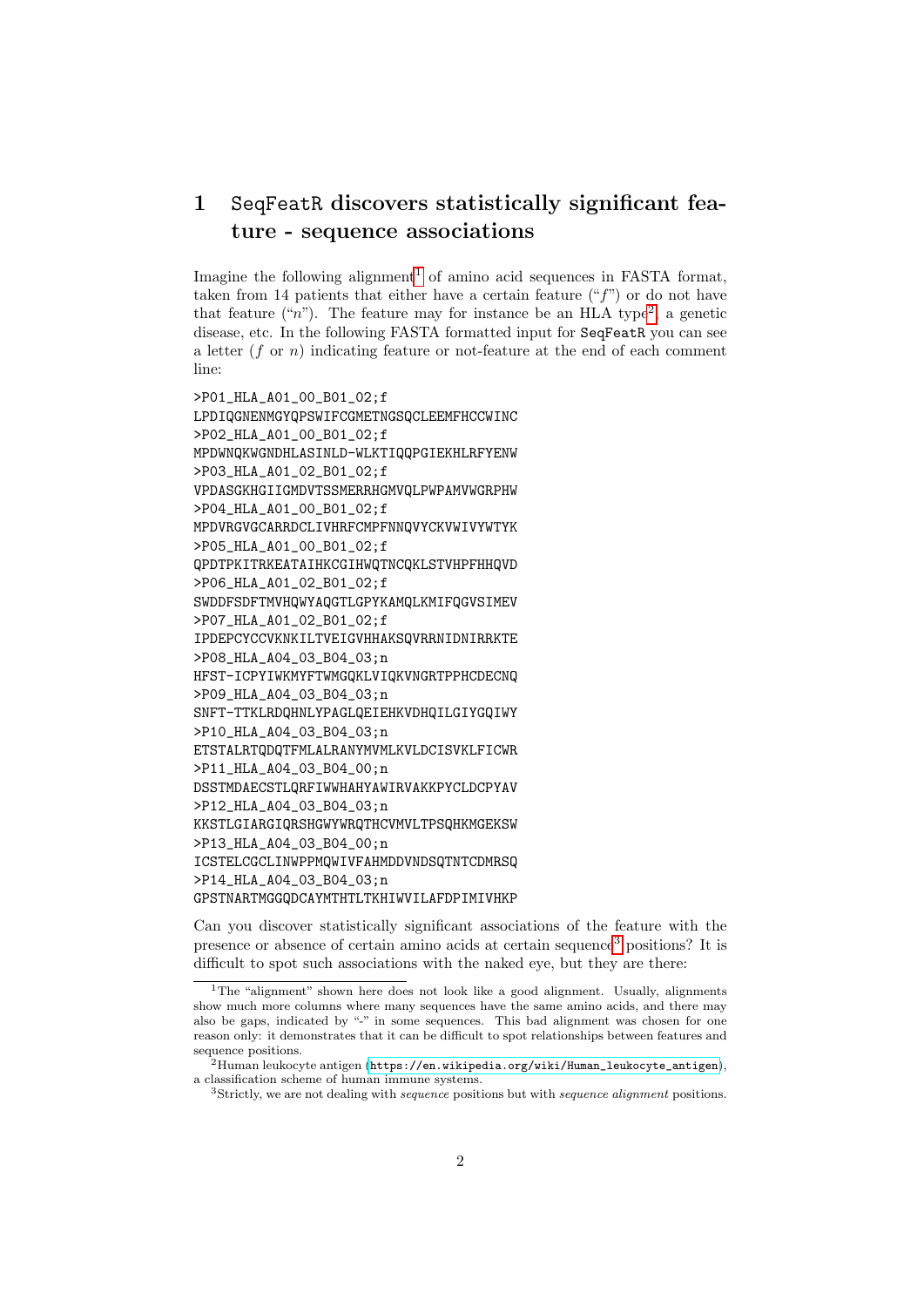- There is a strong association of feature  $f$  with amino acid P at the second position, though patient 14 is an exception as she is  $n$  and still has P at second position.
- There is a strong association of n (i.e. not having feature  $f$ ) with amino acid  $T$  at fourth position, though patient 5 is an exception as he has  $f$ and still has a T at fourth position.

In its basic application, SeqFeatR tests all sequence positions and quickly identifies the second and fourth positions as being statistically significantly associated with the feature  $(f)$  or its absence  $(n)$ . SeqFeatR shows these associations graphically in two ways, as Manhattan plot and as odds ratio (OR) plot.

### <span id="page-2-0"></span>2 The core of SeqFeatR: Fisher's exact test

### <span id="page-2-1"></span>2.1 An example: association of a feature with sequence

We have mentioned that in the above alignment there is seemingly a strong association of the occurrence of amino acid  $P$  at position 2 with the feature  $f$ . The probability and strength of this association can be quantified, respectively, by a p-value computed with Fisher's exact test, a well-known statistical test for association, and by an odds ratio (OR). At its core, SeqFeatR does exactly this.

In the above example of the association of P at position 2 with feature  $f$ , SeqFeatR internally would first collect occurrences in a frequency table and then compute from that frequency table p-value and OR:

- 6 sequences with feature  $f$  and P at position 2
- 1 sequence with feature  $f$  and not P at position 2
- 1 sequence with feature  $n (= not f)$  and P at position 2
- 6 sequences with feature n and not P at position 2

SeqFeatR collects these data in a frequency table:

|             | Proline |  |
|-------------|---------|--|
|             |         |  |
|             |         |  |
| feature $f$ |         |  |

Submitting this table to Fisher's exact test yields a p-value of 0.0291. At a significance level of 0.05 we therefore *reject* the null hypothesis ( $= no$  association of f and P at position 2) and rather assume an association of f and P at position 2.

The strength of the association is quantified by the odds ratio (OR) that is computed from the elements of the above contingency table:

$$
OR = \frac{N_{f,P2}/N_{f,not\ P2}}{N_{not\ f,P2}/N_{not\ f,not\ P2}} = \frac{6/1}{1/6} = 36.
$$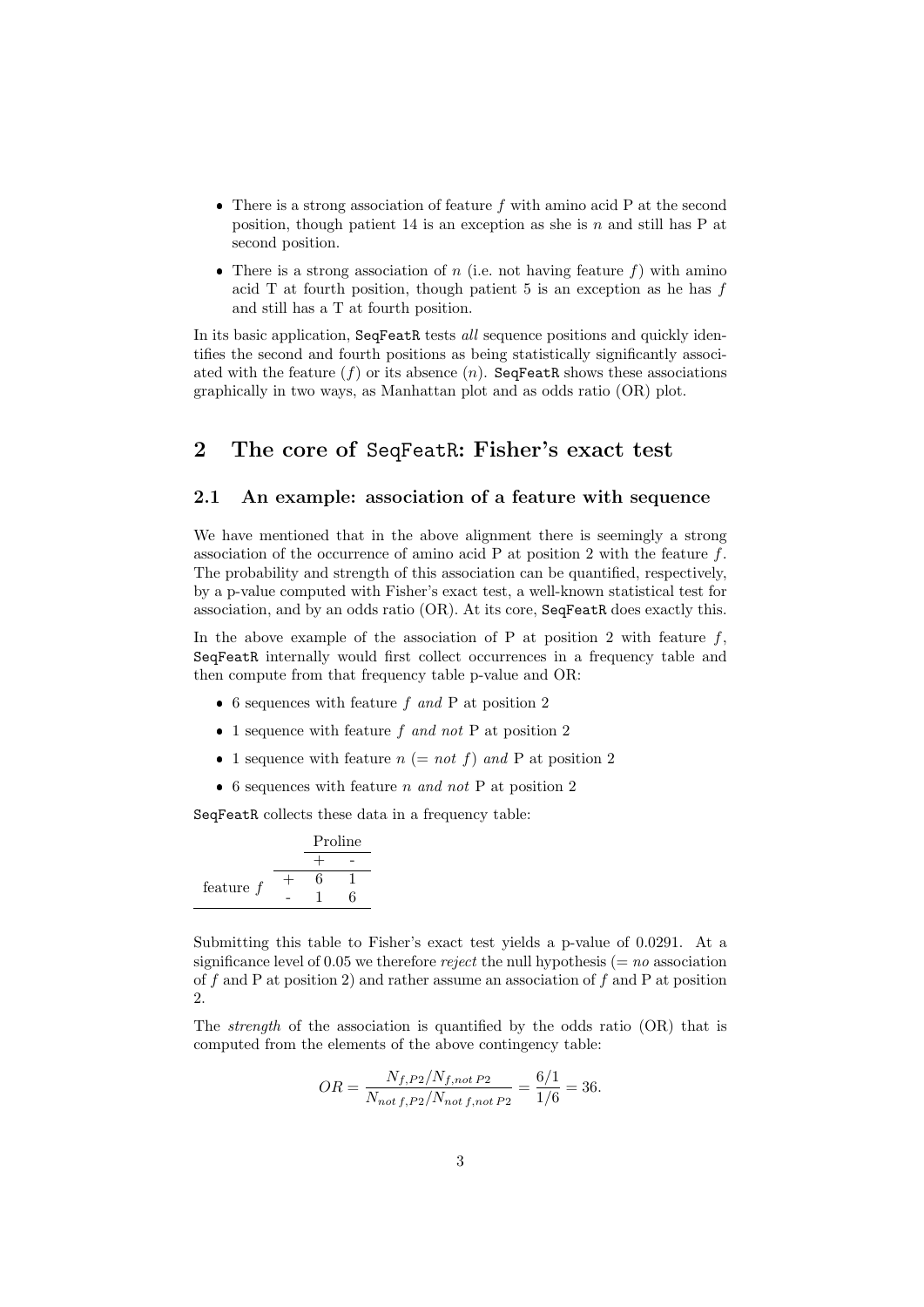(Note: there are several methods to estimate the odds ratio. The simple one shown here is called Wald's method. The one used by SeqFeatR yields about 23.5.)

An OR much greater than 1 ( $OR \gg 1$ ) as we have it here ( $OR = 36$ ) means that we have a *strong positive association* of the feature  $f$  with  $P2$ :  $f$  and  $P2$ occur much more often together than expected if we had no association.

If we have a weak or no association, the OR lies around 1. Then  $f$  and  $P2$ would occur together and not together in the same ratios.

If we have a *strong negative association*,  $0 < OR \ll 1$ . In case of f and P2, a negative association means that  $f$  and  $P2$  occur less often together than expected if we had no association.

### <span id="page-3-0"></span>2.2 Another example: association of HLA type and sequence

In the above set of FASTA formatted sequences, we had ended each sequence header with the name of a feature, either  $f$  or  $n$ , separated from the rest of the header line by a semicolon. A specific type of feature that is often used in SeqFeatR analyses is the  $HLA$  type. (For the HLA type there is an optional way of telling SeqFeatR about this specific feature by giving the positions of the HLA information in the FASTA header, see section [4](#page-8-0) of this tutorial and first tab of SeqFeatR graphical user interface.) For instance, SeqFeatR will automatically discover in the sequences above a significant association between HLA\*B01 and amino acid D at third sequence position:

- $\bullet$  7 sequences with HLA\*B01  $\emph{and}$  D3
- $\bullet$  0 sequences with  $not$  HLA\*B01  $and$  with D3
- $\bullet$  0 sequences with HLA\*B01 and not D3
- 7 sequences with *not* HLA\*B01 *and not* D3

Thus, we obtain the following contingency table:

HLA B\*01 
$$
\begin{array}{c|c}\n & \text{D} \\
 \hline\n + & 7 & 0 \\
 - & 0 & 7\n\end{array}
$$

Fisher's exact test yields a p-value < 0.001 and we have an OR of infinity. Thus we have a *significant and strongly positive* association of HLA\*B01 and D3.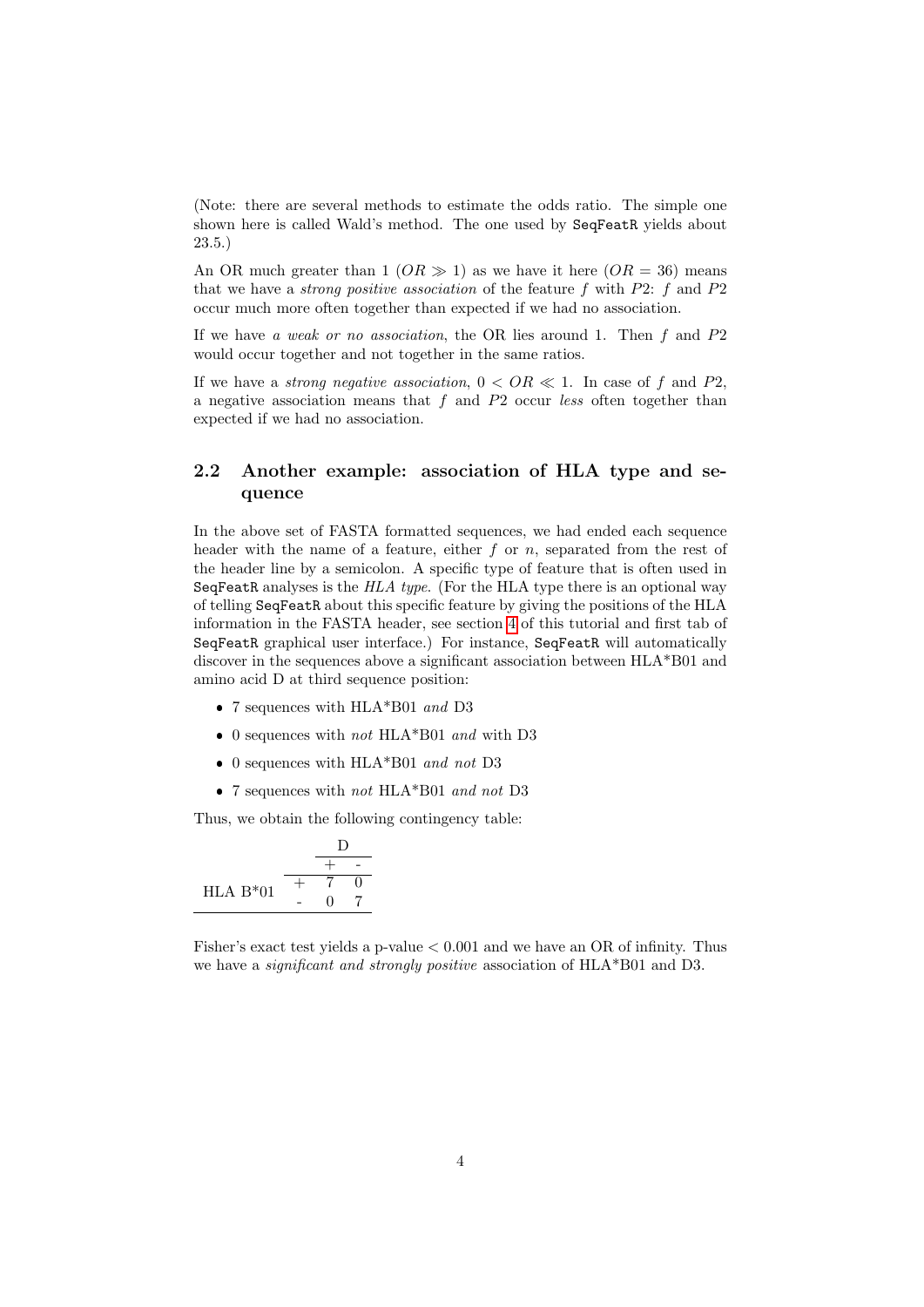## <span id="page-4-0"></span>3 Graphical output

### <span id="page-4-1"></span>3.1  $-\log_{10}$  p-value plot ("Manhattan plot")

The so-called Manhattan plot, i.e. a plot of  $-\log_{10} p$ -values along the sequence, is a convenient means to discover significant associations of sequence alignment positions with features. SeqFeatR produces Manhattan plots consisting of two separate plots (Figure [1\)](#page-5-0): The top half of the plot focuses on complete epitopes or putative epitopes comprising "windows" of several sequence positions (e.g. windows of 9 positions), while the bottom half gives a more detailed picture of the same data at the level of single sequence positions. The x-axis for both plots is the same, namely the positions in the input sequence alignment.

Let us start the discussion with the more fundamental bottom part of Figure [1,](#page-5-0) the simple Manhattan plot. In this plot, SeqFeatR can mark a significance level  $\alpha$  (here:  $\alpha = 0.01$ ) with a horizontal line. Associations with  $-\log_{10} p$ -values above that line (i.e. p-values  $\langle \alpha \rangle$ ) are shown with a special symbol (here: red stars) and considered significant. To ease the visual localization of the highly significant positions, they are additionally marked with vertical lines that hit the sequence axis at the corresponding positions. (The resolution of the x-axis is usually to coarse to show single positions, but sufficient to localize significantly associated positions in the fully resolved csv-file which is given as second output file.)

Now the top part of the Manhattan plot of Figure [1,](#page-5-0) focusing not on single positions but on complete putative epitopes. If the features in your SeqFeatR input have been HLA types, and if you then see several sequence positions in close proximity showing up with high  $-\log_{10} p$  values in the Manhattan plot, you may have found a HLA epitope. The top part of the Manhattan plot highlights such position clusters. It can potentially show three different curves, a black, a red, and a yellow curve, each indicating potential epitopes. The red and yellow curves are optional.

The black curve directly relates to the bottom part of the plot: it shows the number of sequence positions with significant feature association in a window of 9 amino acids (or any other window length given by the user), divided by the window width (e.g. 9). The default window width of 9 amino acids corresponds to a typical length of a MHC I binding peptide. This window is shifted over the whole sequence and the fraction of significantly associated position computed for each window position and plotted as y-value at that position. An HLA epitope will show up as bump of the black curve to high values, similar to the bump in the top part of Figure [1.](#page-5-0)

The red curve (optional) allows the user to mark known epitopes, e.g. published in the literature or in a database. This can be helpful for comparisons. You can enter data for the red curve in an extra csv file ("Known epitopes" in SeqFeatR GUI and web interface). Here an example of what you could put into such a  $\cos v$  file<sup>[4](#page-4-2)</sup>:

<span id="page-4-2"></span><sup>4</sup>A similar example is part of the R-package SeqFeatR and there called Example\_epitopes\_aa.csv.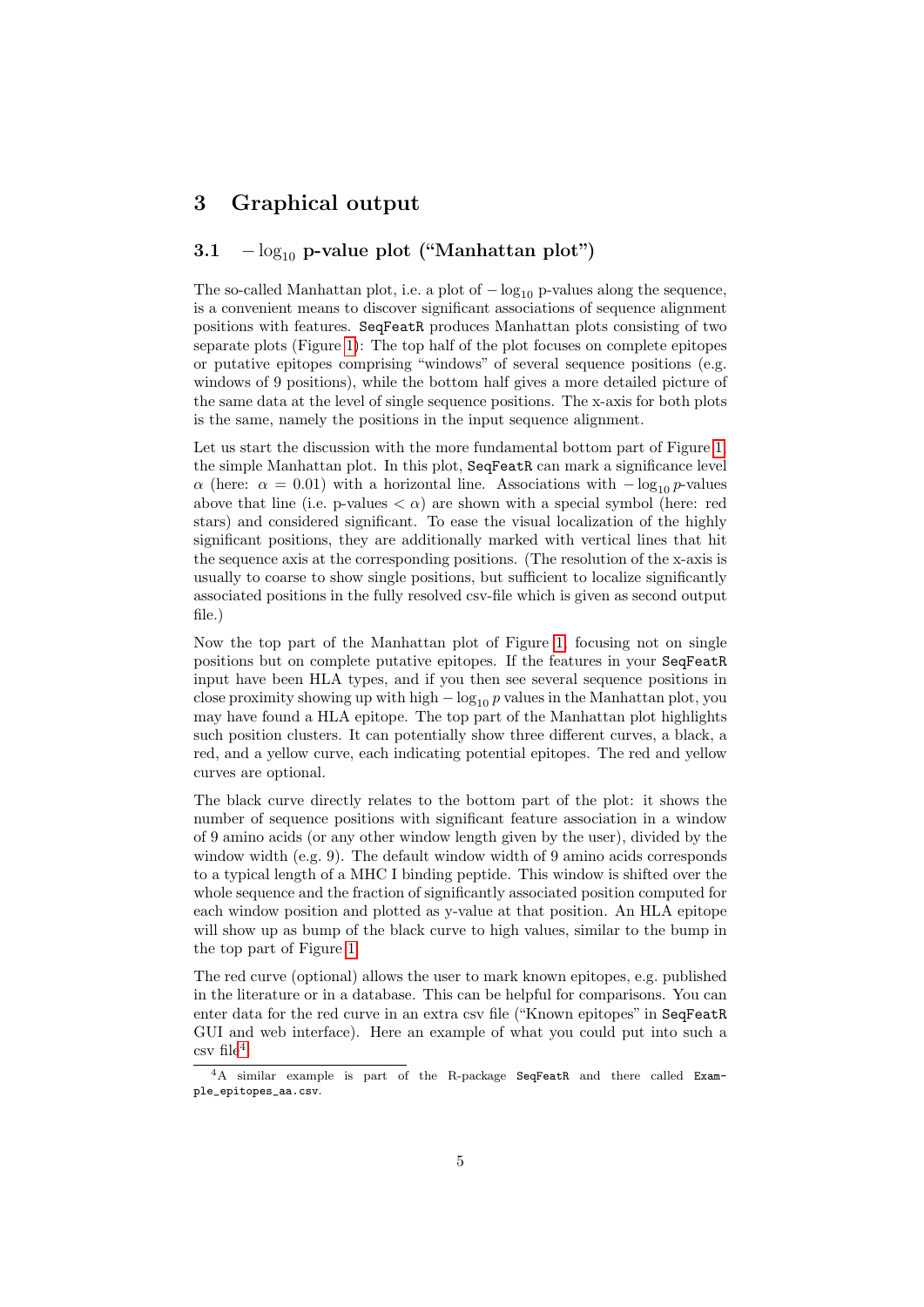<span id="page-5-0"></span>

Figure 1: Manhattan plot (p-values along sequence). The y-axis scales with the  $-\log_{10}(p\text{-value})$ , i.e. the higher the point, the more significant the association. Top half of figure combines three different ways of showing possible epitopes: (1) possible epitopes from a window-wise statistical analysis of your data (black line), (2) known epitopes, e.g. from the literature (red line), (3) pieces of sequence alignment that conform with certain sequence patterns (yellow line). Bottom half of figure: Manhattan plot with the p-values for each sequence position. There are additional annotations in this graphic to explain what you see in red. Those are not in the real output from SeqFeatR.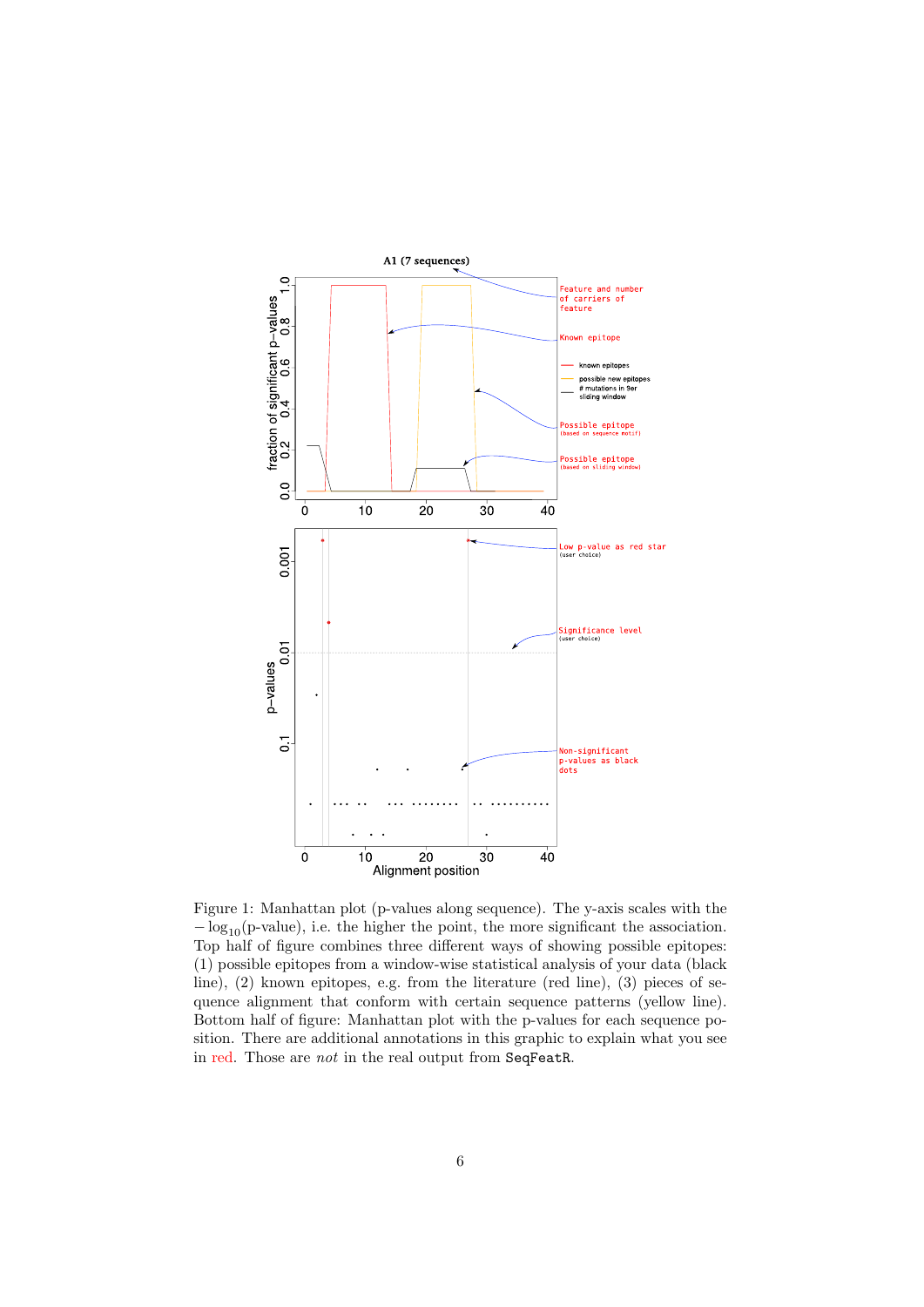4;12;A1 2;9;A3

This example marks two known epitopes with two lines of the form EpitopeStart; EpitopeStop; HLAtype. The first line (4;12;A1) corresponds to the epitope shown as bump of the red line in the top of Figure [1.](#page-5-0) The level of the bump is always at a value of 1.0 for these known epitopes. The bump is only shown if the HLA type in the csv file matches the HLA type in the sequence alignment.

With the yellow curve (optional) the user can mark alignment regions that are conforming with given sequence patterns. Such patterns can be defined in another csv file ("Known binding motifs" in SeqFeatR GUI and web interface) following this format<sup>[5](#page-6-1)</sup>.:

#### Genotype;Motif;Reference A\*01;x[PV]xxxx[DENQ]EN;SYFPEITHI

The header line (Genotype; Motif; Reference) describes the structure of the following lines. All elements in one row are separated by semicolons. The first element is the HLA type (here: A\*01), the second is the actual definition of the motif (here:  $\mathbf{x}$ [PV] $\mathbf{x}$  $\mathbf{x}$  $\mathbf{x}$  [DENQ]EN), and the third gives a reference to the origin of this motif  $6$ .

The definition of the motif requires a bit of explanation. The motif shown here covers nine amino acid positions. Here the nine amino acid positions are shown as indices:

$$
\mathtt{x_1}\underbrace{[PV]}_{2}\mathtt{x_3}\mathtt{x_4}\mathtt{x_5}\mathtt{x_6}\underbrace{[DENQ]}_{7}\mathtt{E_8}\mathtt{N_9}
$$

The letter x stands for: "this could be any amino acid". The two square brackets at positions 2 and 7 show which amino acids are allowed at these two positions, e.g. proline  $(P)$  or valine  $(V)$  at position 2. At position 8 there has to be a glutamate  $(E)$ , and at position 9 must be an asparagine  $(N)$ . Many sequences conform with this particular motif description, e.g. APYEILDEN or SVRKTSQEN. In general, motifs should be expressed in the same way using the elements  $x$ , [], and capitals ACDE...Y. SeqFeatR shows a bump of the yellow line to 1.0 if several conditions are fulfilled simultaneously: (a) the HLA type in the sequence alignment matches the HLA type in the csv file, (b) the motif occurs in one of the aligned sequences, and (c) in the sequence window covered by the motif there is at least one significant association of an alignment position with the HLA.

### <span id="page-6-0"></span>3.2 Advanced SeqFeatR plotting, e.g. odds ratio plot

The R-package SeqFeatR offers a number of more advanced commands that are not yet available through the web interface of SeqFeatR. A nice example is the

<span id="page-6-1"></span><sup>5</sup>A similar example is part of the R-package SeqFeatR and there called Example\_HLA\_binding\_motifs\_aa.csv

<span id="page-6-2"></span><sup>6</sup>SYFPEITHI is just an example of a possible reference – the motif was not really taken from SYFPEITHI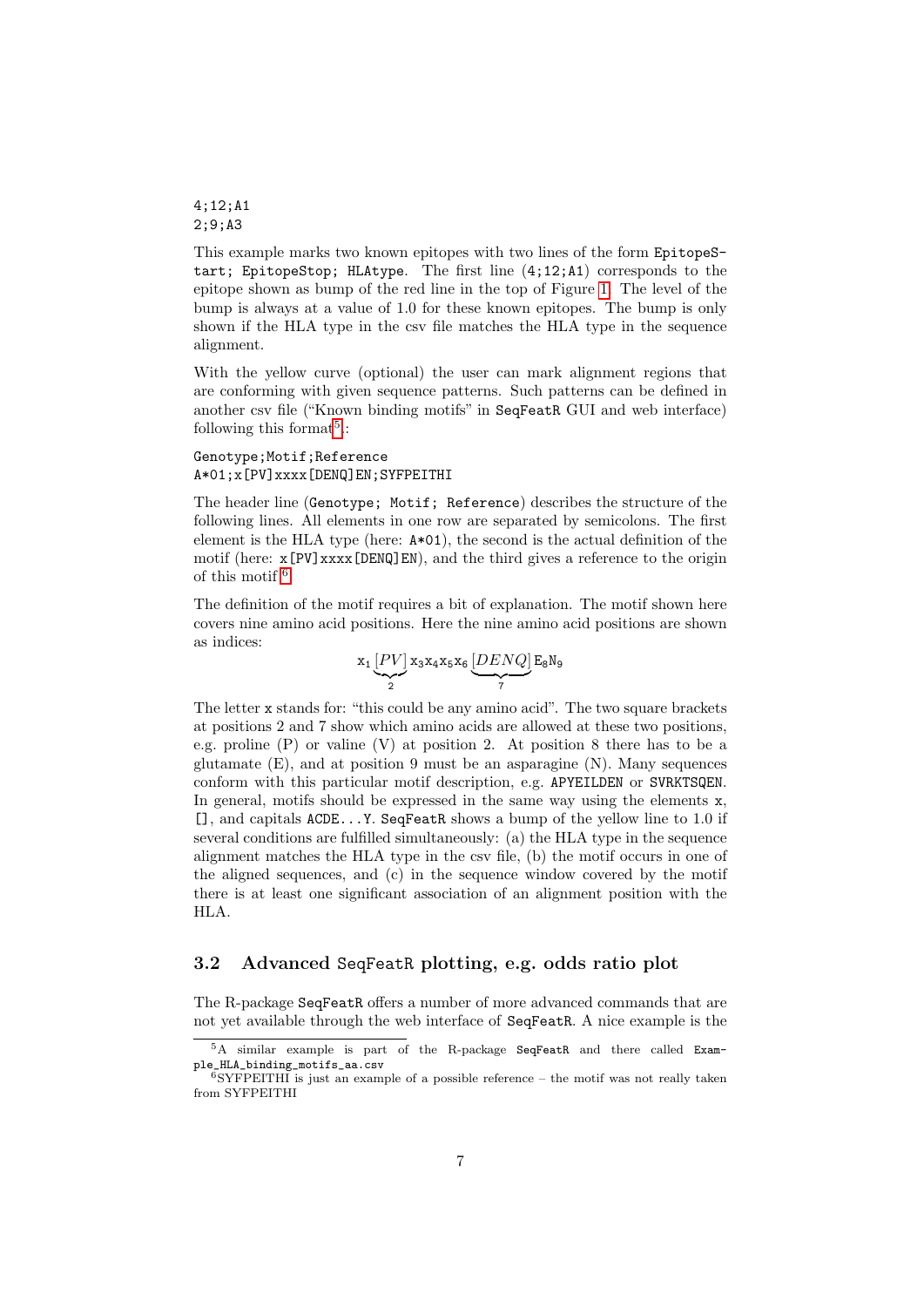odds ratio plot that requires the use of the function orPlot of the R-package SeqFeatR. This is why you could be interested in the odds ratio plot:

While the Manhattan plot is a useful means to gain an overview over the distribution of significant sequence–feature associations along the alignment, there is still important information missing: Which amino acid is characteristic for the positions with low p-value? Is an amino acid overrepresented or underrepresented at such a position in sequences with a certain feature? All this information can be extracted from the csv file produced by SeqFeatR, but the program also provides a new plot, that we call odds ratio plot, to visualize this information (Figure [2\)](#page-7-0).

We had introduced the odds ratio (OR) in section [2.1](#page-2-1) as a way to quantify the strength of the association. The OR tells us whether a feature is overor underrepresented at a position  $(OR > 1$  or  $OR < 1$ , respectively), with  $OR = 1$  indicating vanishing association. For easier visual recognition, we show the logarithms ( $log_{10} OR$ ) of the OR values along the sequence. To given an example: using this logarithmic representation, a tenfold overrepresentation of an amino acid at a sequence position in sequences with a certain feature (e.g. HLA type) shows up in the OR plot as upwards pointing bar of length 1, a tenfold underrepresentation as downwards pointing bar of length 1.

<span id="page-7-0"></span>

Figure 2: Example odds ratio plot. Here we analyze amino acid sequences of HIV-1 gp120 protein variants, and we have as feature the so-called co-receptor tropism of HIV-1, which can be "R5" or "not R5" (the latter is often called "X4"). The odds ratio (OR) plot shows for each sequence alignment position the association strength  $\log_{10}(OR)$  as bar height and the p-value as bar color. The plot demonstrates that high values of  $\log_{10} OR$  (long bars) and high statistical significance (blue color) are not the same.

There is one important caveat: even if a long OR bar indicates strong association, it still may not be *statistically significant*. This may be confusing at first, but think about a situation in which you have a small set of sequences, say two sequences, with a certain feature, and one without the feature. In the sequences with the feature we have amino acid A at the first alignment position, in the sequences without the feature we have G at that position. Thus A is overrepresented and G underrepresented in the sequences with the feature, right? In fact your OR would be infinity (see example in section [2.2\)](#page-3-0). But would you believe this? Probably not, since your sequence set is so small that the p-value from the Fisher's exact test is 0.33.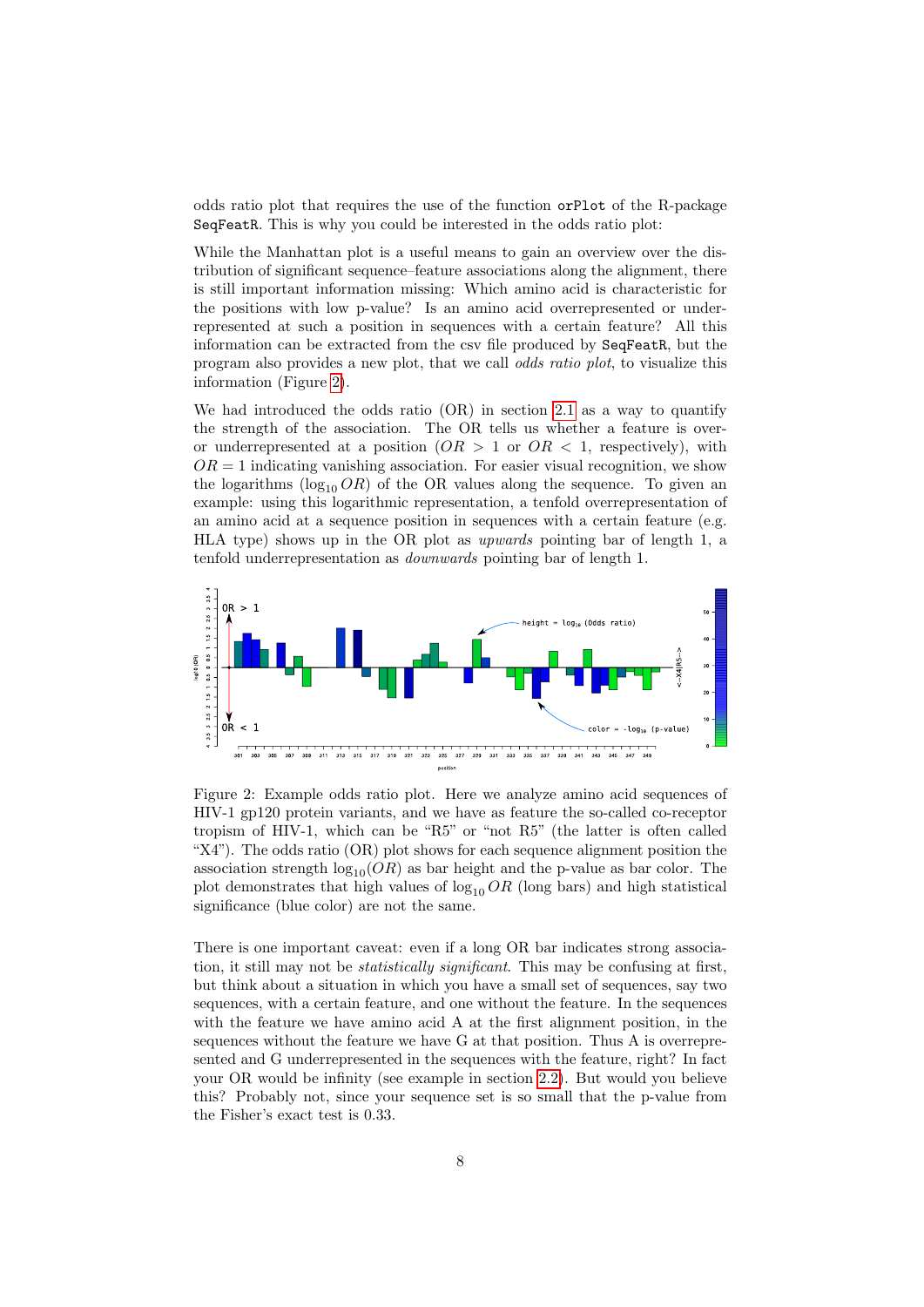Therefore the odds ratio plot allows you to combine OR information and p-value information. In Figure [2](#page-7-0) OR bars with low p-values (highly significant) are filled with a blue color, while OR bars with higher p-values (not so highly significant) are filled with a green hue. As you can see, by far not all long bars are blue, i.e. only a subset of positions may have strong and significant associations with the feature.

### <span id="page-8-0"></span>4 Input: sequences and features

The whole SeqFeatR analysis is critically dependent on the input. Therefore we summarize here how to prepare the input data properly.

First, before you submit sequences to SeqFeatR, you have to align them, i.e. do not submit sequences to SeqFeatR, but a multiple sequence alignment (MSA). There exist several popular tools for this task, for mafft ([http://www.ebi.](http://www.ebi.ac.uk/Tools/msa/mafft/) [ac.uk/Tools/msa/mafft/](http://www.ebi.ac.uk/Tools/msa/mafft/)). Make sure that the resulting MSA is in FASTA format (or Pearson/FASTA) (for a description of FASTA format, see [https:](https://en.wikipedia.org/wiki/FASTA_format) [//en.wikipedia.org/wiki/FASTA\\_format](https://en.wikipedia.org/wiki/FASTA_format), an example is shown on page [2\)](#page-1-0). Usually, this output format can be chosen as option in the input form of mafft and other MSA programs, so you do not have to do this manually.

In the FASTA formatted MSA, we have one block for each sequence. Such a block consists of a header line (starting with  $\geq$ ) that can be used to describe the sequence, and the sequence itself on the following lines. SeqFeatR expects in each FASTA header line a label that tells it which feature this sequence carries. There are two different types of features that can be put into FASTA headers:

- 1. A feature can be given by a letter or word at the end of each FASTA header after a semicolon, as in:
	- >some information;feature
	- $\bullet$  >patient 1;f
	- $\bullet$  >HCVA;n
	- $\bullet$  etc.

Anything after a semicolon in the FASTA-header is interpreted as name of a feature.

2. HLA types are a special case of features accepted by SeqFeatR. Here an example snippet from a FASTA file with the encoded HLA type information in the FASTA headers (see also example on page [2\)](#page-1-0):

```
>P1 HLA_A0403_B0403 donor 1
SNFT-TTKLRDQHNLYPAGLQEIEHKVDHQILGIYGQIWY
ETSTALRTQDQTFMLALRANYMVMLKVLDCISVKLFICWR
DSSTMDAECSTLQRFIWWHAHYAWIRVAKKPYCLDCPYAV
>P2 HLA_A0403_B0404 donor 2
...
```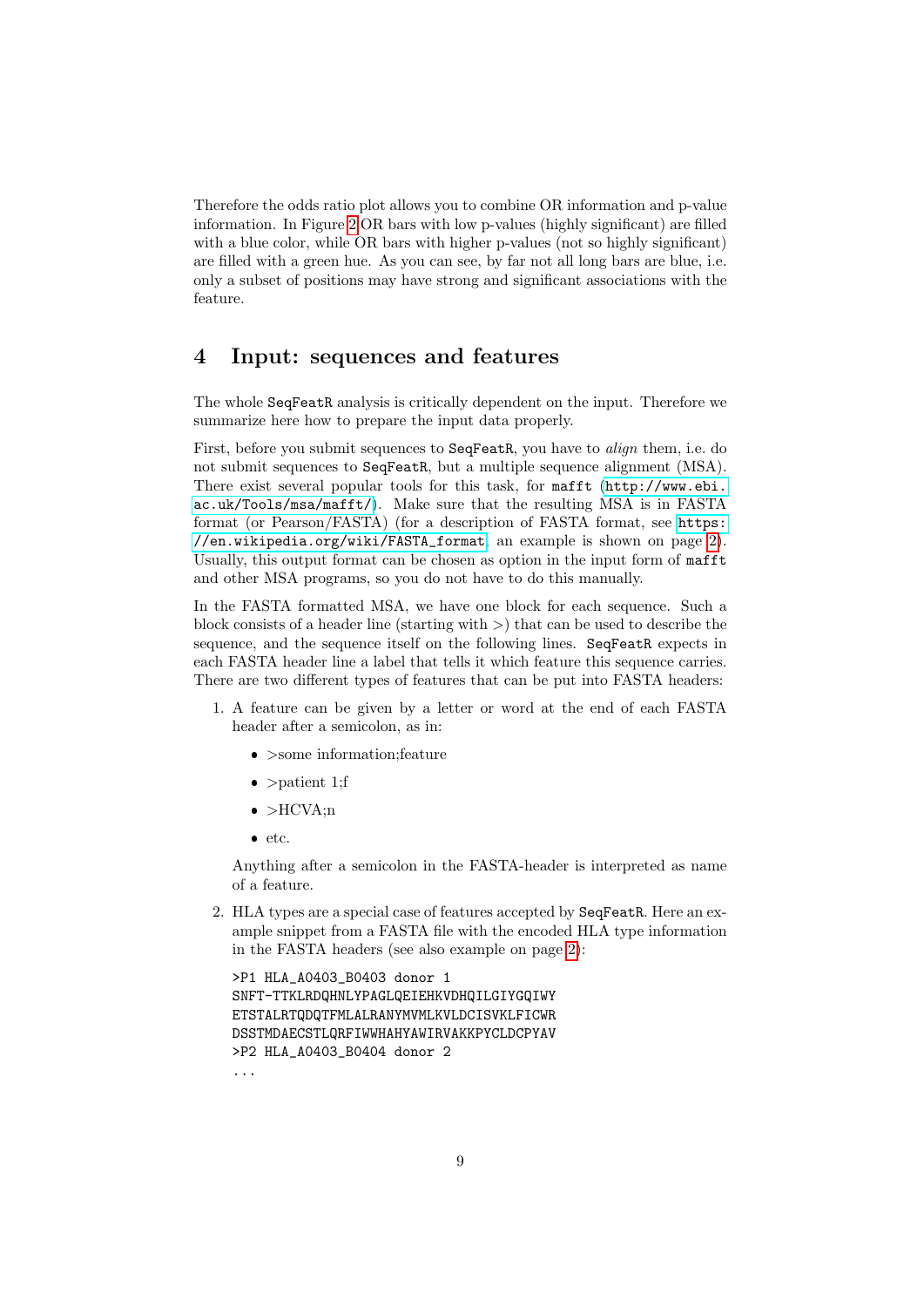Now let us focus on the first header and for orientation write numbers 123... beneath the header that give us the positions of the characters in that line:

>P1 HLA\_A04\_03\_B04\_03 donor 1 123456789.123456789.123456789.1234

Here,  $HLA_04_03$  corresponds to  $HLA_0*04:03^7$  $HLA_0*04:03^7$  with locus A, group number 04, and variant 03. The group number "04" covers positions 10 and 11 of the line, the variant "03" is at positions 13 and 14. Analogously, for the B locus we have group "04" at positions 17 and 18, and variant "03" at positions 20 and 21. We give SeqFeatR these four position intervals of A and B groups and variants, as shown in Figure [3.](#page-9-2) Importantly, the HLA types in all FASTA blocks in one MSA file have to take the same positions in their respective lines to be properly recognized by SeqFeatR.

<span id="page-9-2"></span>

Figure 3: Screenshot of SeqFeatR web interface with filled HLA positions.

## <span id="page-9-0"></span>5 Multiple comparison correction

SeqFeatR applies the same statistical test to many sequence alignment positions. Under these conditions it is likely that some of the statistical test yield a low p-value just by chance, and not because of a real association.

An example may illustrate this so-called *multiple testing problem* (or *multiple comparison problem*): imagine you toss a fair coin (fair  $=$  fifty-fifty chance for head and tail) four times. The most probably result is that you have 2 times head and 2 times tail. The probability to have 4 times head is only 1 in 16  $(1/2)$ for the first toss times  $1/2$  for the second ... =  $(1/2)^4 = 1/16$ . Now let us do 16 of these 4-toss experiments, i.e. we toss the coin  $16 \times 4$  times. Then we expect that in one of these 4-toss experiments we will see 4 times head, just by chance. If we only consider the experiment with the outcome of 4 times head, we have the wrong impression that the coin is *not* fair. In the same way, a set of sequence alignment positions corresponds to a set of random experiments, and if we carry out many association tests, some of them seemingly indicate an association, but that association is not real.

SeqFeatR offers various types of corrections (graphical user interface/web interface: P-value correction) as available through the standard R-stats package

<span id="page-9-1"></span><sup>7</sup>See e.g. [https://en.wikipedia.org/wiki/Human\\_leukocyte\\_antigen#Nomenclature](https://en.wikipedia.org/wiki/Human_leukocyte_antigen#Nomenclature)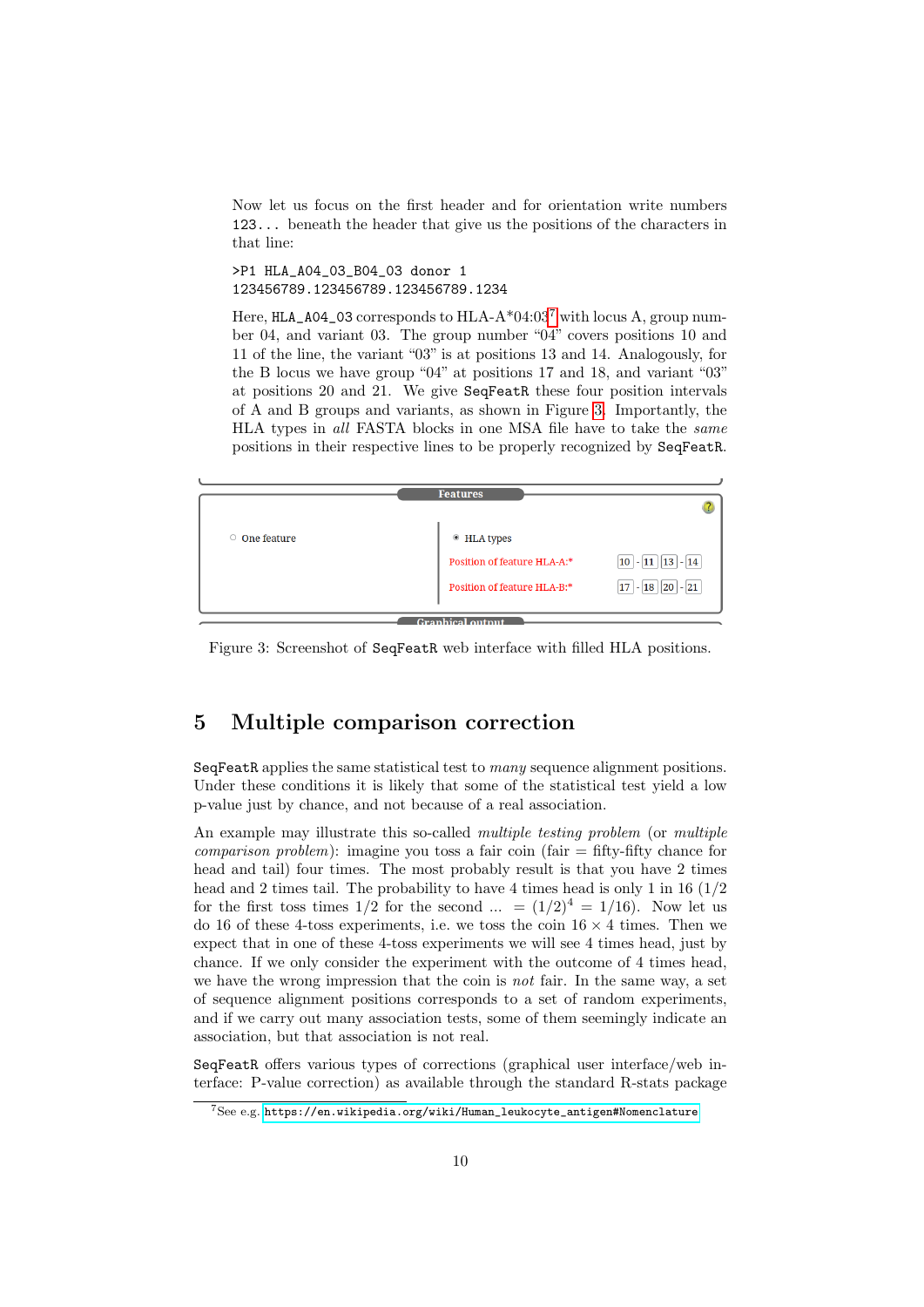function p.adjust (in R call help page of p.adjust for more information). This includes e.g. very conservative Bonferroni correction or the probably more useful False Discovery Rate correction.

### <span id="page-10-0"></span>6 Hints

- Do not use a word processor such as Word or LibreOffice/OpenOffice to prepare the sequence alignment input. These programs likely destroy the FASTA format by (invisible) extra characters and invalidate the input. Instead, use an editor for raw text such as notepad in Windows systems, or gedit, vim etc. on Linux systems.
- $\bullet$  SeqFeatR can only understand letters from canonical DNA/RNA (A, C, G, T, U) and amino acid alphabets (A, C, D, E, ...) in the FASTA sequences. Do not use special characters (?!; etc.) or characters for wobbels (R, K, Y, ...) in sequences. You can however use X or B for unidentified nucleic acids or amino acids.

### <span id="page-10-1"></span>7 Advanced Feature: Bayes Factor in SeqFeatR

If for any reason you do not want to work with p-values, you can use SeqFeatR with Bayes Factor (BF) instead of the above mentioned Fisher's exact test. The BF for two hypotheses  $H_0$  and  $H_1$ , given sequence and feature data  $D$ , is the ratio of posterior odds and the corresponding prior odds:

 $BF = (p(H_1|D)/p(H_0|D)) / (\pi_1/\pi_0)$ . In other words, the BF equals the posterior odds if the prior probabilities  $\pi_0, \pi_1$  are equal and thus the prior odds is 1.

Imagine the following table:

|             | certain amino acid |          |  |
|-------------|--------------------|----------|--|
|             |                    |          |  |
| feature $f$ | $p_{11}$           | $p_{12}$ |  |
|             | $p_{21}$           | $p_{22}$ |  |

In our case,  $H_1$  is the hypothesis that a feature is associated with an amino acid or nucleotide at an alignment position, and  $H_0$  is the hypothesis that there is no such association. The higher the BF, the more likely  $H_1$  (association) and the less likely  $H_0$  (no association).

Here we use a BF for the hypothesis  $H_1$  that feature and amino acid at an alignment position are *close* to independence vs.  $H_0$  that they are independent. Albert and Gupta presented a 'close to independence' model which is now used in SeqFeatR <sup>[8](#page-10-2)</sup>. The prior belief in the independence is expressed by a user chosen  $K$ : the higher this hyperparameter, the more dominant the independence structure will be in comparison to the observed counts, and for  $K\to\infty$  complete independence is achieved.

<span id="page-10-2"></span><sup>8</sup>Albert J. Bayesian Computation with R. Springer Verlag; 2009.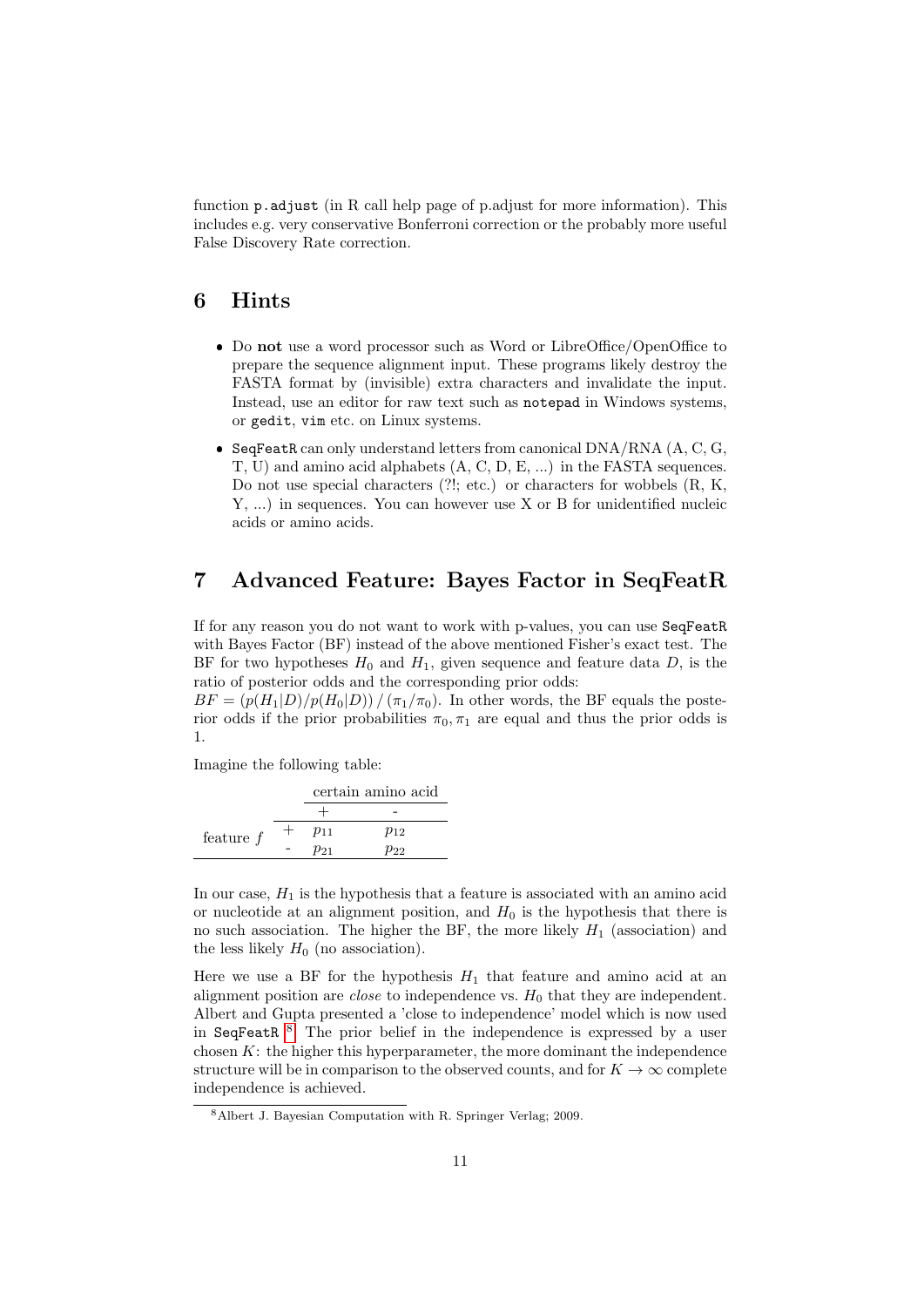While SeqFeatR allows for setting an explicit  $K$  value, it may not be easy to specify an appropriate value of  $K$  that is applicable to all alignment positions. Therefore, SeqFeatR also offers an empirical Bayes variant of this BF. In this variant, an individual value of  $K$  is estimated from each contingency table itself.

# <span id="page-11-0"></span>8 Advanced Feature: Discovering associations between mutation tuples and features

If you have discovered single positions with feature associations, you can use SeqFeatR to discover if those positions correlate and are as a combination associated with a feature. These associations are far from visible in the sequences itself, but they are there:

- There is a strong association of feature  $HLA * A01$  with amino acid pair PQ at the 3 position and 27 position, though patient 6 is an exception as she is HLA ∗ A01 and has not PQ but WQ.
- There is an association of feature  $HLA * A02$  with amino acid pair DH at the 3 and 23 position, though patient 6 is an exception as she is HLA∗A02 and has not DH but DY.

SeqFeatR tests all sequence position pairs below a given p-value and quickly identifies the 3+27 pair as being statistically significantly associated with the feature  $(HLA * A01)$  or its absence. SeqFeatR shows these associations graphically as a heat map and in combination with another feature as a "Tartan plot".

### <span id="page-11-1"></span>8.1 An example: association of HLA type and pairs

We have noted that in the above alignment there is seemingly a strong association of the occurrence of amino acids P at position 3 and amino acid Q at position 27 with the feature  $HLA * A01$ . The probability and strength of this association can again be quantified, by a p-value computed with Fisher's exact test and by an odds ratio.

In the above example of the association of P at position 3 and Q at position 27 with feature  $HLA * A01$ , SeqFeatR internally would first collect occurrences in a frequency table and then compute from that frequency table p-value and OR like in the case of a single position [2.1:](#page-2-1)

- $\bullet$  6 sequences with HLA\*A01 and P3Q27
- $\bullet$  0 sequences with  $not$  HLA\*A01  $and$  with P3Q27
- 1 sequences with HLA\*A01 and not P3Q27
- 7 sequences with *not* HLA\*A01 *and not* P3Q27

Thus, we obtain the following contingency table: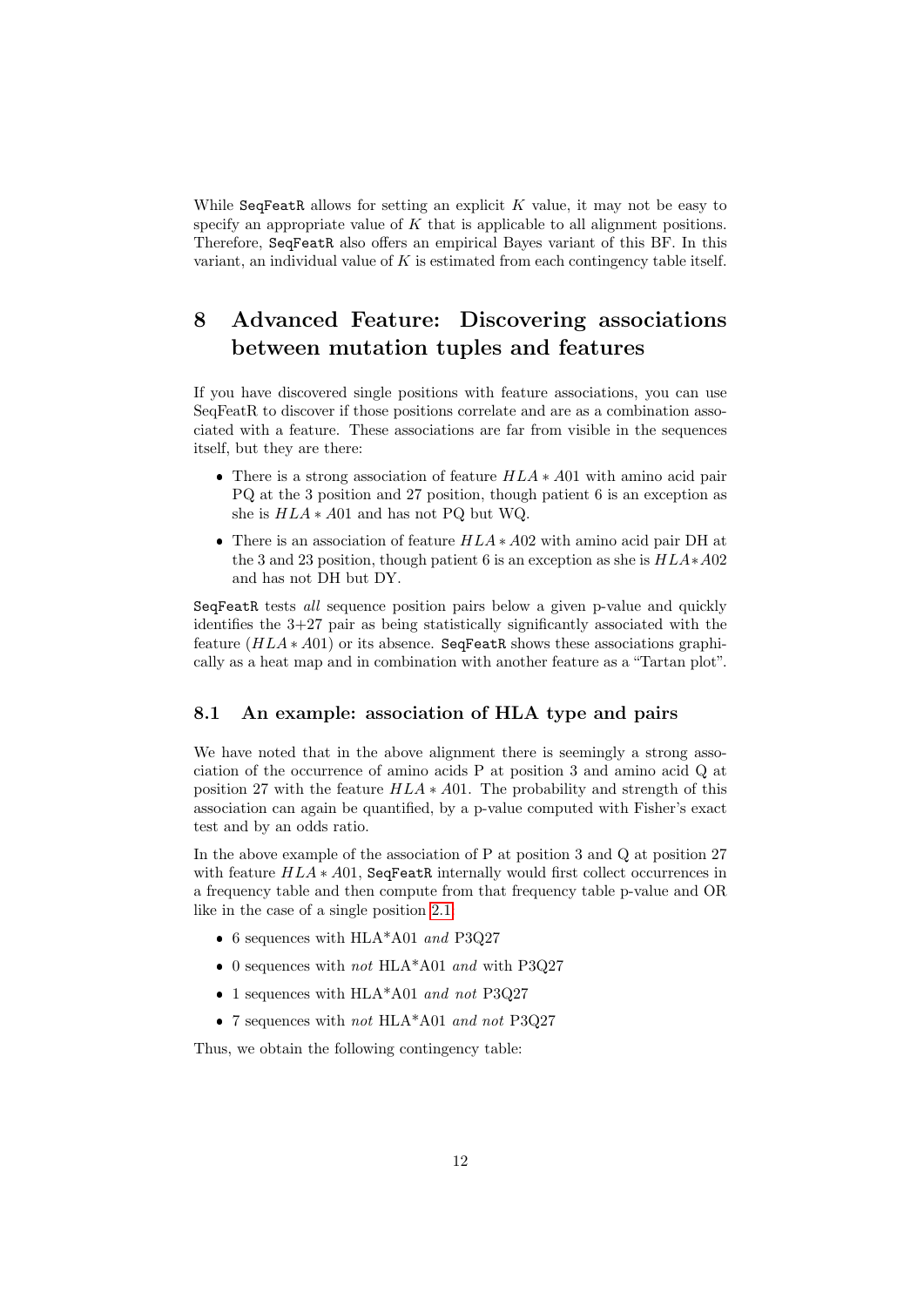

Fisher's exact test yields a p-value  $< 0.005$  and we have an OR of Infinity. Thus we have a significant and strongly positive association of HLA\*A01 and P3Q27.

# <span id="page-12-0"></span>9 Tartan plot: visual comparison of different associations of features and sequence position tuples

The Tartan plot is a way to visualize the comparison of two different types of associations between pairs of sequence alignment positions (lower left vs. upper right triangle). Association strengths are color coded (color legend on the right) and depend e.g. on the p-value of the association of this pair and the feature. For orientation, axes can be annotated and sequence substructures can be indicated by lines. The different types of associations can be for example two different HLA-types, or HLA-type and distance in the protein of the sequences. Here we show an example of two HLA-types, HLA\*A01 and HLA\*B03 [4.](#page-13-0)